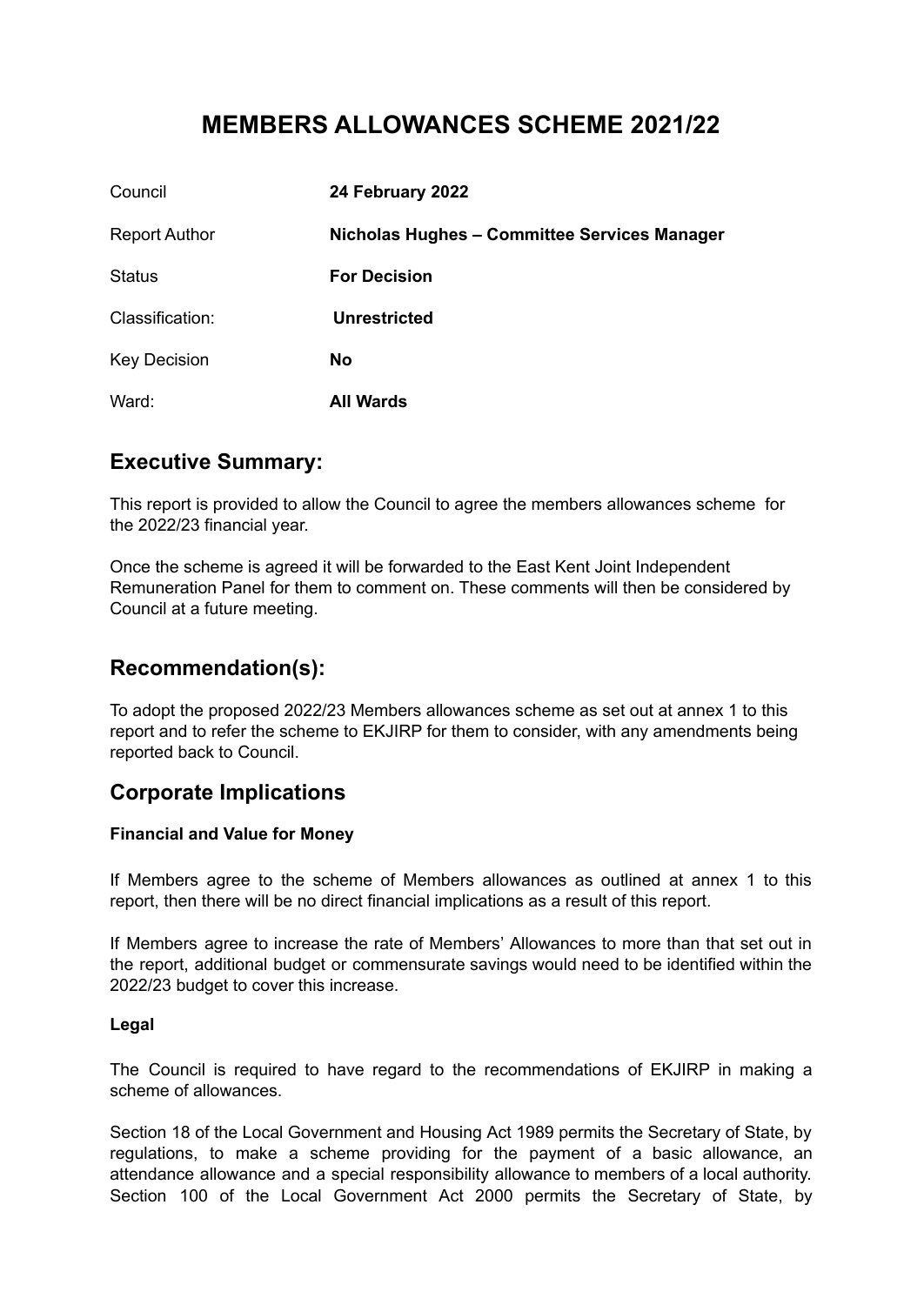regulations, to provide for travelling and subsistence allowances for members of local authorities, allowances for attending conferences and meetings and reimbursement of expenses. In exercise of these powers the Secretary of State has made the Local Authorities (Members' Allowances) (England) Regulations 2003.

The Regulations require the council to make a scheme before the beginning of each year for the payment of basic allowance. The scheme must also make provision for the authority's approach to special responsibility allowance, dependants' carers' allowance, travelling and subsistence allowance and co-optees' allowance. The scheme may also provide for other matters of the kind dealt with in the proposed scheme.

When considering the scheme, the Council must have due regard to the need to eliminate unlawful conduct under the Equality Act 2010, the need to advance equality of opportunity and the need to foster good relations between persons who share a protected characteristic and those who don't (the public sector equality duty). This consideration should be supported by a proportionate level of equality analysis.

#### **Corporate**

The level of allowances may be seen as both impacting on the public's perception of the Council and a factor in making public services as a Councillor attractive to a broad range of potential candidates.

#### **Equalities Act 2010 & Public Sector Equality Duty**

Members are reminded of the requirement, under the Public Sector Equality Duty (section 149 of the Equality Act 2010) to have due regard to the aims of the Duty at the time the decision is taken. The aims of the Duty are: (i) eliminate unlawful discrimination, harassment, victimisation and other conduct prohibited by the Act, (ii) advance equality of opportunity between people who share a protected characteristic and people who do not share it, and (iii) foster good relations between people who share a protected characteristic and people who do not share it.

Protected characteristics: age, gender, disability, race, sexual orientation, gender reassignment, religion or belief and pregnancy & maternity. Only aim (i) of the Duty applies to Marriage & civil partnership.

Although it does not directly relate to protected groups, the draft scheme contains the ability to pay a dependent carers allowance to Councillors. This contributes to aims 1 and 2 of the Equality Act as it removes barriers to Councillors standing who have relatives that may be in need of dependent care.

# **Corporate Priorities**

This report relates to the following corporate priorities: -

● Communities

### **1.0 Introduction and Background**

1.1 This paper gives Council the opportunity to adopt a Members' Allowances Scheme for the 2022/23 financial year.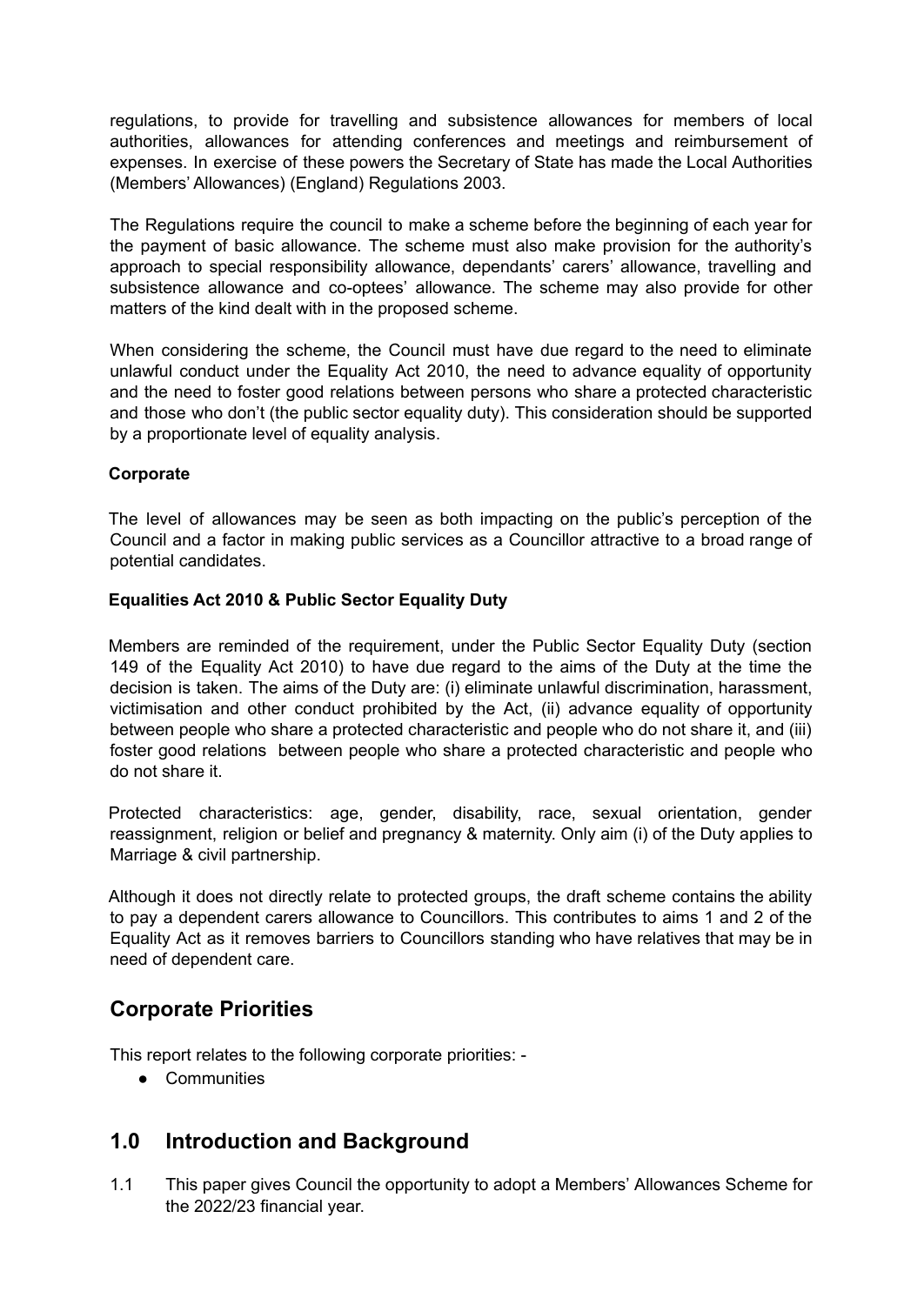# **2.0 Basic Allowance**

2.1 Whilst it proposed to retain the current level of basic allowance for members, the list below details a history of the basic allowance over the last ten years with effect from 1 April:

> 2022/23: £4,570\*\* 2021/22: £4,570 2020/21: £4,570 2019/20: £4,570 2018/19: £4,570 2017/18: £4,570 2016/17: £4,570 2015/16: £4,570 2014/15: £4,570 2013/14: £4,570 2012/13\*: £4,570 2012/13: £4,360 2011/12: £4,360

\*allowance increased on 12/7/2012 \*\*Proposed basic allowance

2.2 The full scheme is attached to the report at Annex 1.

# **3.0 Options**

- 3.1 Council can choose;
- a) To adopt the proposed 2022/23 Members' Allowances Scheme as set out at annex 1 to this report and to refer the scheme to EKJIRP to consider, with any amendments being reported back to Council.
- b) To propose an alternative scheme of allowances for 2022/23 and to refer that scheme to EKJIRP to consider, with any amendments being reported back to Council.

### **4.0 Next Steps**

4.1 It is for Council to agree the Members' Allowances Scheme. However the scheme and any amendments made would need to be the subject of consultation with the East Kent Joint Independent Remuneration Panel. The Remuneration Panel can then make recommendations back to Council, any recommendations will then be considered by Council at a future meeting.

Contact Officer: Nick Hughes, Committee Services Manager Reporting to: Tim Howes, Director of Corporate Governance and Monitoring Officer